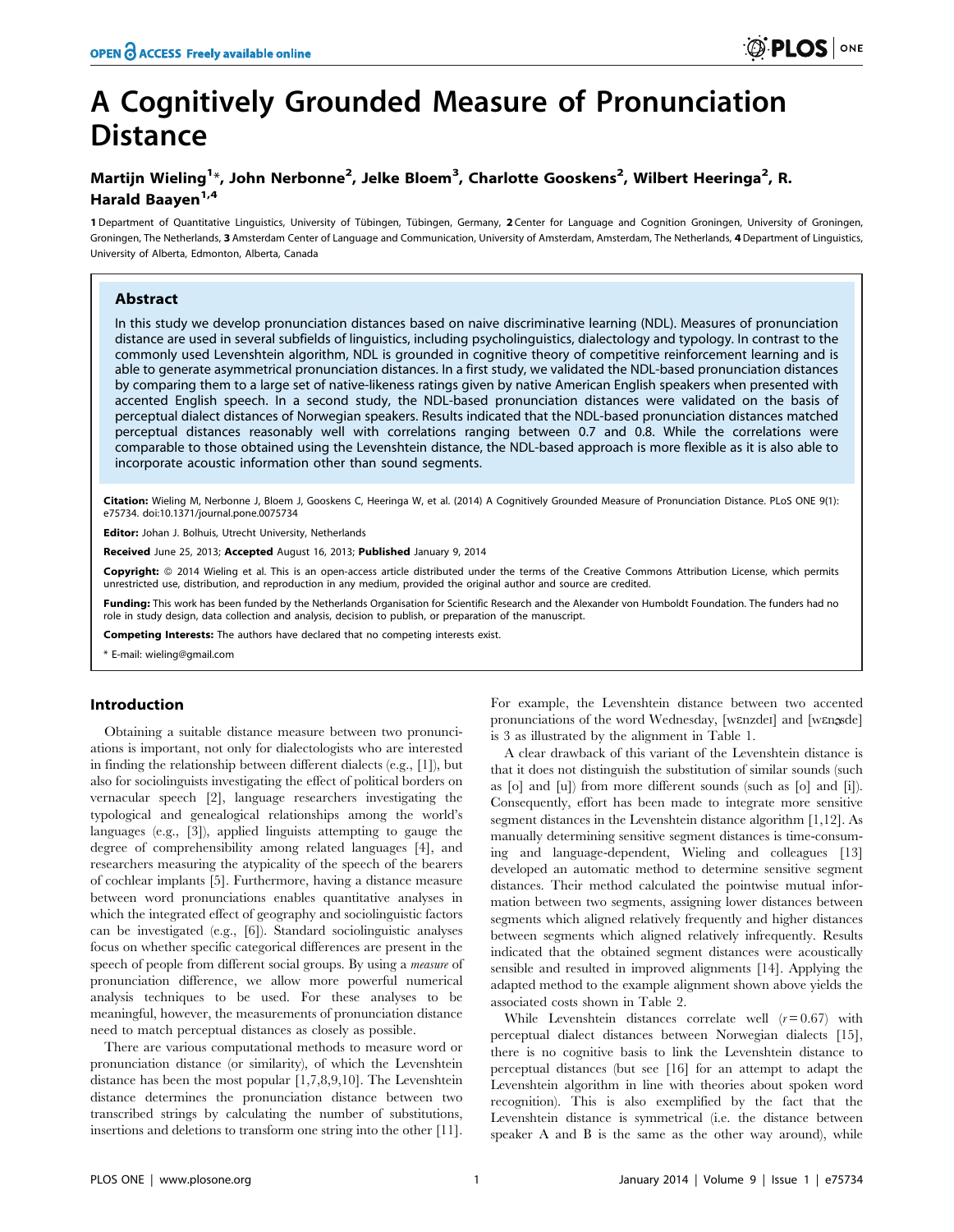| <b>Table 1.</b> Basic Levenshtein distance alignment. |    |   |                                       |  |   |   |  |  |
|-------------------------------------------------------|----|---|---------------------------------------|--|---|---|--|--|
|                                                       |    |   |                                       |  |   |   |  |  |
| W                                                     | ε. | n |                                       |  |   | e |  |  |
| W                                                     | ε. | n | Э                                     |  | d | e |  |  |
|                                                       |    |   |                                       |  |   |   |  |  |
|                                                       |    |   | doi:10.1371/journal.pone.0075734.t001 |  |   |   |  |  |

perceptual dialect distances may also show an asymmetrical pattern [15].

As exposure to language shapes expectations and affects what is judged similar to one's own pronunciation and what is different, we turn to one of the most influential theories about animal and human (discrimination) learning: the model of Rescorla and Wagner [17]. The basic assumption of this model is that a learner predicts an outcome (e.g., the meaning of a word) based on the set of available cues (e.g., the sounds of a word). Depending on the correctness of the prediction, the association strengths between the outcome and the cues are adjusted so that future prediction accuracy improves. Concretely, if an outcome is present together with a certain cue, its association strength increases, while the association strength between an absent outcome and that cue decreases. When an outcome is found together with multiple cues (i.e. when there is cue competition), the adjustments are more conservative (depending on the number of cues). The learning theory of Rescorla and Wagner is formalized in a set of recurrence equations which specify the association strength  $V_i^{t+1}$  of cue  $C_i$ with outcome O at time  $t+1$  as  $V_i^{t+1} = V_i^t + \Delta V_i^t$ , where the change in association strength  $\Delta V_i^t$  is defined as:

$$
\Delta V_i^t = \n\begin{cases}\n0 & \text{if ABSENT}(C_i, t) \\
\alpha_i \beta_1(\lambda - \sum_{PRESENT(C_j, t)} V_j) & \text{if PRESENT}(C_i, t) & \text{RPRESENT}(O, t) \\
\alpha_i \beta_2(0 - \sum_{PRESENT(C_j, t)} V_j) & \text{if PRESENT}(C_i, t) & \text{RABSENT}(O, t)\n\end{cases}
$$

In this definition,  $PRESENT(X,t)$  denotes the presence of cue X at time t and  $ABSENT(X,t)$  its absence at time t. Whenever the cue occurs without the outcome being present, the association strength is decreased, whereas it is increased when both the cue and outcome are present. The adjustment of the association strength depends on the number of cues present together with the outcome. The standard settings for the parameters are  $\lambda = 1$ , all  $\alpha'$ s equal, and  $\beta_1 = \beta_2$ .

The Rescorla-Wagner model has been used to explain findings in animal learning and cognitive psychology [18] and more recently, Ramscar and colleagues [19,20,21] have successfully used this model in the context of children's language acquisition. For example, Ramscar and colleagues [21] showed that the Rescorla-Wagner model clearly predicted that exposure to regular plurals (such as rats) decreases children's tendency to overregularize irregular plurals (such as mouses) at a certain stage in their development.

Danks [22] proposed parameter-free equilibrium equations (i.e. where  $V_i^{t+1} = V_i^t$  for the recurrence equations presented above:  $\Pr(O|C_i) - \sum_{j=0}^{n} \Pr(C_j|C_i)V_j = 0$ , where  $\Pr(C_j|C_i)$  represents the conditional probability of cue  $C_j$  given cue  $C_i$ , and  $Pr(O|C_i)$  the conditional probability of outcome  $O$  given cue  $C_i$ . Consequently,

| Table 2. Levenshtein distance alignment with sensitive |  |  |
|--------------------------------------------------------|--|--|
| sound distances.                                       |  |  |

| W | $\epsilon$ | n |          | $\overline{z}$ | d | e |       |
|---|------------|---|----------|----------------|---|---|-------|
| w | ε          | n | $\Theta$ | s              | d | e |       |
|   |            |   | 0.031    | 0.020          |   |   | 0.030 |

doi:10.1371/journal.pone.0075734.t002

it is possible to directly calculate the association strength between cues and outcomes in the stable (i.e. adult) state where further learning does not substantially change the association weights. Baayen and colleagues [23] have proposed an extension to estimate multiple outcomes in parallel. Their 'naive discriminative learning' (NDL) approach (implementing the Danks equations [22]) lends itself for efficient computation and is readily available via their R package 'ndl'. More details about the underlying computations can also be found in [23].

After all association strengths of the adult state are determined, the activation (i.e. activation strength) of an outcome given a set of cues can be calculated by summing the corresponding association strengths. Especially these activations are important for prediction. For example, Baayen and colleagues [23] found that the estimated activation of words correlated well with experimental reaction times to those words.

Here we propose to use naive discriminative learning to determine pronunciation distances. The intuition behind our approach is that a speaker of a certain dialect or language variety is predominantly exposed to speakers who speak similarly, and this input shapes the network of association strengths between cues (in our case, sequences of three sound segments representing the pronunciation, i.e. substrings of the phonetic transcription) and outcomes (in our case, the meaning of the pronounced word) for the speaker. The use of sequences of three segments, so-called trigrams, allows the measure to become sensitive to the adjustments sounds undergo in the context of other sounds, and trigrams have been experimented with in dialectology before [24]. (For comparison, we will also report results when using unigram and bigram cues.) By exposing the speaker to a new pronunciation (in the form of its associated cues) we can measure how well the speaker is likely to understand that pronunciation by inspecting the activation strength of the corresponding outcome. The activation strength of the outcome will depend on the association strengths between the outcome and the cues involved in the pronunciation. If only cues are present which have a high association strength with the outcome, the activation of the outcome will be high, whereas the activation of the outcome will be somewhat lower if one of the cues has a low association strength with the outcome. By calculating the activation strength difference for two different pronunciations of the same word, we obtain a (gradual) measure of pronunciation distance. For example, the word 'with' would be highly activated when a native English listener hears  $[w_0\theta]$ . However, when a Mandarin speaker would incorrectly pronounce 'with' as [wız], this would result in a somewhat lower activation.

Of course, using an adult state with fixed association weights between cues and outcomes is a clear simplification. Language change is a continuous process and the experience of a listener (i.e. the association weights between cues and outcomes) will obviously be affected by this. However, as the new language experience only makes up a small part of the total language experience of a listener, the effect of the past experience is most important in determining the association weights. As a consequence, and in line with the results of Labov's ([25]: Ch. 4) Cross-Dialectal Comprehension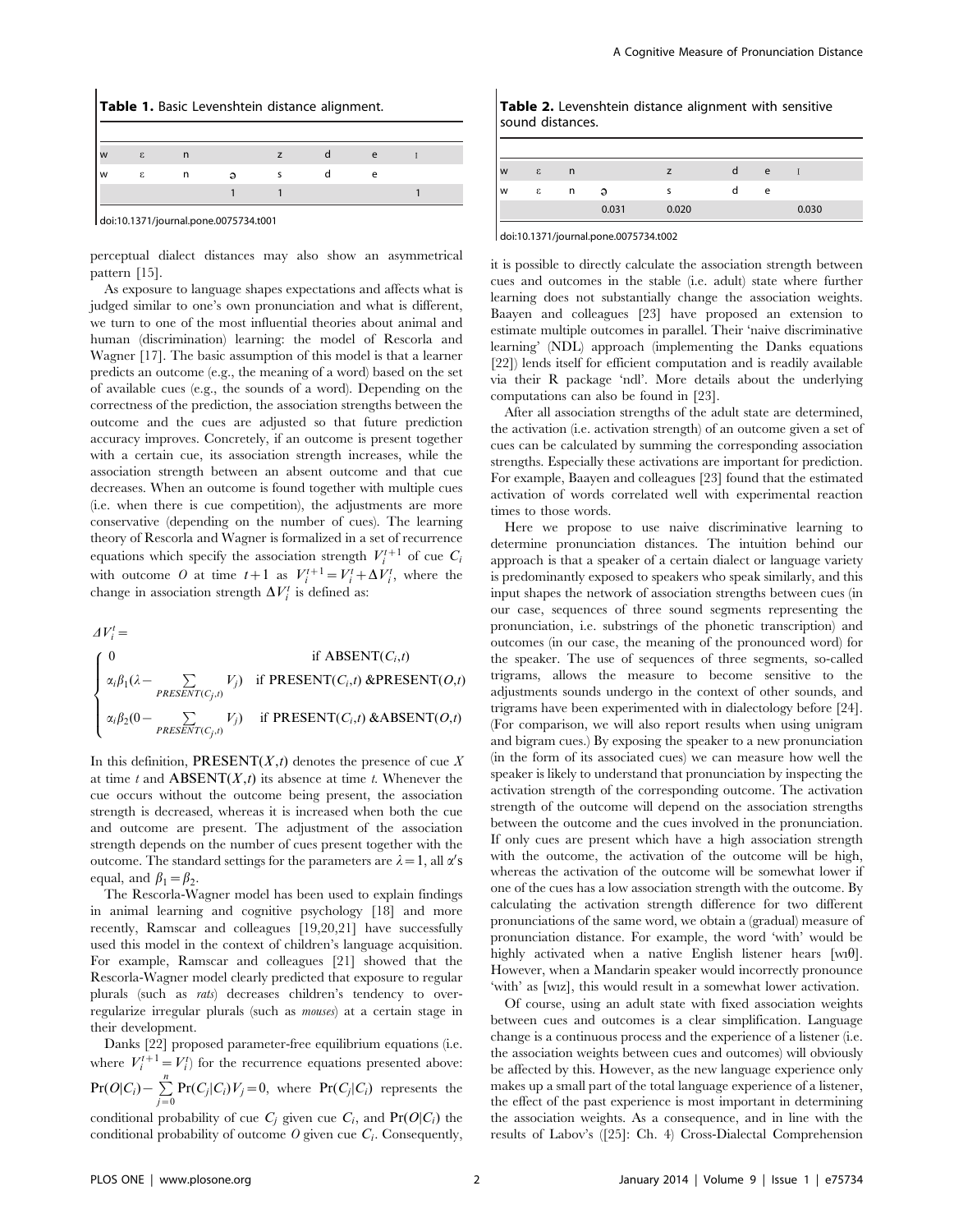(CDC) studies (which evaluated how well American English speakers understand speakers from their own and other regions), our model will yield lower meaning activations (i.e. more misunderstandings) when sound change is in progress (i.e. the original sound segments will have a higher association strength with the meaning than the new sound segments). In similar fashion, our model predicts higher meaning activations for pronunciations closer to one's own pronunciation variant (i.e. the ''local advantage''). We also emphasize that our model is able to capture differences in understandability per word (as each word has its own frequency of occurrence) – which might explain Labov's finding that certain sounds are not always correctly identified, even if they are characteristic of local speakers ([25]: pp. 84–85).

Furthermore, the model we propose is general, as it does not focus on a selection of linguistic features (such as vowels), but takes into account all sound (sequences) in determining the understandability of a certain pronunciation.

Besides being grounded in cognitive theory of competitive reinforcement learning, a clear benefit of this approach is that the pronunciation distances obtained do not need to be symmetrical, as they depend on the association strengths between cues and outcomes, which are different for every speaker. This is illustrated in Section 2.2 below.

To evaluate the effectiveness of this approach, we conducted two experiments. The first experiment focused on investigating foreignness ratings given by native American English (AE) speakers when judging accented English speech, while the second experiment focused on the asymmetric perceptual distances of Norwegian dialect speakers.

As we noted in the introduction, the Levenshtein distance has been applied to pronunciation transcriptions to assay the degree to which non-local pronunciations sound ''different'' from local ones (in dialectology, see [1]), but also to predict the comprehensibility of other language varieties (in applied sociolinguistics, see [4]). Since pronunciations may sound non-native or non-local without suffering in comprehensibility, one might suspect that the two notions are not the same, even if they are clearly related. In the present paper we construct a model of an artificial listener to discriminate well enough between words given sound trigrams, which is essentially a comprehension task. But we shall evaluate the same model on how well it predicts human judgments of how similar the speech is to one's own pronunciation (i.e. how nativelike foreign accents sound, or how close a pronunciation is to one's own dialect). To the degree to which these experiments succeed, we may conclude that the degree of comprehensibility is largely the same as the degree of nativeness (or localness).

## Materials and Methods

#### 1. Accented English speech

1.1. Material: the Speech Accent Archive. The Speech Accent archive [26] is digitally available at http://accent.gmu.edu and contains a large sample of speech samples in English from people with various language backgrounds. Each speaker read the same paragraph of 69 words (55 of which are unique) in English:

Please call Stella. Ask her to bring these things with her from the store: six spoons of fresh snow peas, five thick slabs of blue cheese, and maybe a snack for her brother Bob. We also need a small plastic snake and a big toy frog for the kids. She can scoop these things into three red bags, and we will go meet her Wednesday at the train station.

All speech samples were transcribed by three phonetically trained transcribers (consensus was reached in the few cases where the transcriptions differed; [26]) according to the International Phonetic Alphabet (IPA). The transcriptions include diacritics, and the associated audio files are available. For this study, we extracted 395 transcribed speech samples and their audio from the Speech Accent Archive. The total number of native U.S.-born English speakers in this dataset was 115. The remaining 280 speech samples belonged to speakers with a different native language or who were born outside of the United States.

1.2. Obtaining NDL-based pronunciation distances. For every transcribed pronunciation, we extracted all possible sets of sequences of three sound segments (diacritics were ignored, and a separate segment was added to mark word boundaries) as cues. To model a native AE listener, we randomly selected about half (i.e. 58) of the native AE speakers. We used their pronunciations to generate the pronunciation cues, and paired these with meanings as outcomes (i.e. the pronunciation trigrams were linked to the corresponding meanings). We used only half of the native speakers for the listener model in order to prevent overfitting, i.e. learning the peculiarities of the speakers rather than the features of native American English. The pronunciation of the other half of the speakers is used to represent average American English speech to which the pronunciation of individual speakers is compared. (While we could have used the speech of a single speaker for the listener model and the speech of another individual speaker to represent native American English speech, this would have biased the model to the specific dialectal variants of these speakers.) As the association strength between cues and outcomes depends on the frequency with which they co-occur, we extracted word frequency information from the Google N-Gram Corpus [27]. The total frequency of each meaning outcome was equally divided among all different pronunciations associated with it. For example, if the frequency of the word 'frog' equals 580,000, the frequency of each of the 58 pronunciations was set to 10,000. We then estimated the weights of the model using the 'ndl' package in R (version 0.2.10) which implements the Danks equations [23] introduced above. The resulting network of association strengths between pronunciation cues and meaning outcomes represents a native AE listener. As an example, Table 3 shows part of the input used for estimating the weights and Table 4 shows the association strengths obtained after the weights have been estimated (i.e. the 'adult' association weights of a native AE listener).

It is clear from Table 4 that the cues found together with a certain outcome generally have a positive value. The more likely it is the cue is found together with the associated outcome (and, crucially, not with other outcomes), the higher the association strength between the two will be.

Given the table of association strengths representing a simulated native AE listener, it is straightforward to determine the activations

Table 3. Part of the table used for estimating the association strengths. The  $'#'$  marks the word boundary.

| Speaker               | Outcome | Pronunciation | Cues                                | <b>Frequency</b> |
|-----------------------|---------|---------------|-------------------------------------|------------------|
| english <sub>23</sub> | with    | $I$ [wie]     | $\#$ wi, wi $\theta$ , i $\theta\#$ | 28,169,384       |
| english167            | with    | [wið]         | $\#$ wi, wið, ið $\#$               | 28,169,384       |
| english <sub>23</sub> | her     | [ha]          | $#$ hə, hə $\mu$ ə $\mu$ #          | 852,131          |
| english167            | her     | lə l          | #ə#                                 | 852,131          |

doi:10.1371/journal.pone.0075734.t003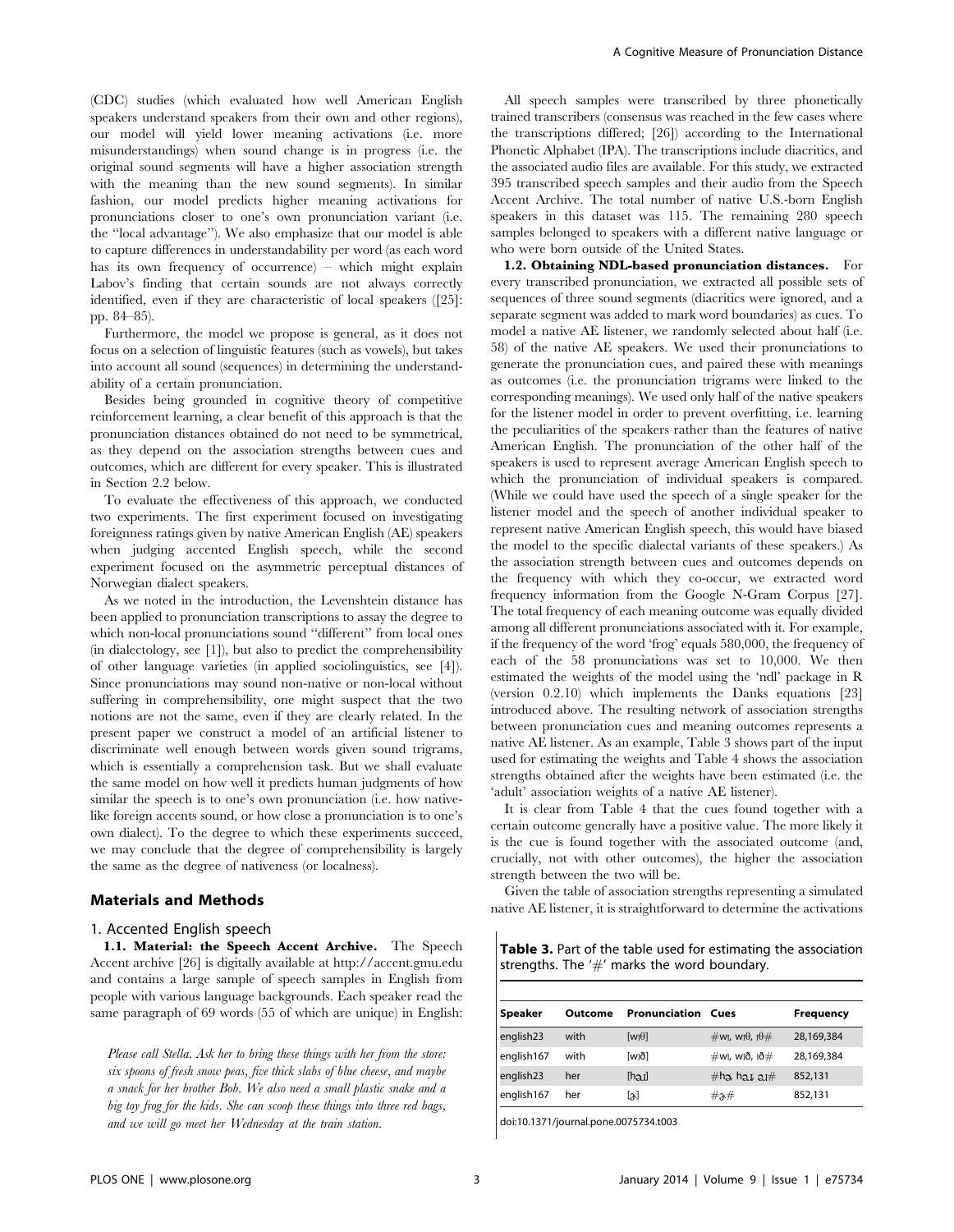Table 4. The association strengths for the cues and outcomes in Table 1 for our simulated native AE listener after these have been estimated on the basis of the input of 58 randomly selected native AE speakers.

| Cue              | Association strength for 'with' Association strength for 'her' |        |
|------------------|----------------------------------------------------------------|--------|
| #wi              | 0.2519                                                         | 0.0000 |
| $wI\theta$       | 0.3738                                                         | 0.0000 |
| I $\theta$ #     | 0.3738                                                         | 0.0000 |
| wið              | 0.3741                                                         | 0.0000 |
| $I\eth\#$        | 0.3741                                                         | 0.0000 |
| $#h$ ə           | 0.0000                                                         | 0.4973 |
| har              | 0.0000                                                         | 0.2433 |
| $\mathfrak{a}$ # | 0.0000                                                         | 0.2594 |
|                  | 0.0000                                                         | 1.0000 |
|                  |                                                                |        |

doi:10.1371/journal.pone.0075734.t004

of each outcome for a certain pronunciation (converted to cues) by summing the association strengths between the cues in the pronunciation and the outcome. The top half of Table 5 shows that the pronunciations of native AE speakers strongly activate the corresponding outcome (the values are equal or very close to the maximum of 1).

Of course, we can also use the association strengths (of the simulated native AE listener) to calculate the activations for accented speech. The bottom part of Table 5 clearly shows that accented speech results in lower activations (and thus reduced understanding), compared to the pronunciations of native AE speakers (shown in the top part of Table 5). In some cases, a foreign speaker might use a cue which would never be used by a native AE speaker (such as  $#x_2$  in Table 5). As these cues were not encountered during the estimation of the model, no association strengths have been set for those cues and, consequently, their values do not contribute to the activation of the outcome.

To determine pronunciation distances with respect to native American English, we exposed our model of a native AE speaker to both native American English speech as well as accented English speech and investigated the activation differences of the meaning outcomes. We used the following procedure:

1. For each of the native American English speakers not considered when constructing the listener model (i.e. the remaining 57 native AE speakers), we calculated the activation of the listener model for each of the 55 different meaning outcomes (i.e. all unique words in our dataset). Whenever an outcome occurred more than once (such as 'we', which occurs twice in the paragraph of text), we averaged the activations associated with the corresponding pronunciations (i.e. the associated cues). For each outcome, we subsequently averaged the activations across all 57 speakers. This is our baseline and can be interpreted as the activations (for 55 individual meanings) of our native AE listener model when being exposed to the speech of an average native AE speaker.

- 2. For each individual speaker (mostly non-native, see below), we obtained the activations of our native AE listener model for each of the 55 meanings. Again, whenever an outcome occurred more than once, we averaged the activations associated with the corresponding pronunciations.
- 3. For each individual speaker, we calculated the activation difference compared to the baseline for all 55 meanings separately. We then averaged these activation differences across the 55 meanings. This resulted in a single value for each speaker and represents the NDL-based pronunciation distance with respect to an average native AE speaker.

As the specific sample of speakers used for estimating the native American English listener model may influence the results, we repeated the random sampling procedure (in which 58 speakers were selected whose pronunciations were used to estimate the listener model) 100 times to generate 100 slightly different native AE listener models. Obviously, this also resulted in a change of the remaining 57 speakers who were used to represent an average AE speaker (see step 1, above). Consequently, we obtained 100 (slightly different) NDL-based pronunciation distances for each individual speaker compared to an average AE speaker.

1.3. Validating automatically obtained foreignness ratings. We evaluated the computed pronunciation distances by comparing them to human native-likeness ratings. For this purpose, we developed an online questionnaire for native U.S. English speakers. In the questionnaire, participants were presented with a randomly ordered subset of 50 speech samples from the Speech Accent Archive. We did not include all speech samples, as our goal was to obtain multiple native-likeness-judgments per sample. For each speech sample, participants had to indicate how native-like each speech sample was. This question was answered using a 7-point Likert scale (ranging from 1: very foreign sounding to 7: native AE speaker). Participants were not required to rate all samples, but could rate any number of samples.

Of course, more advanced methods are possible to measure native-likeness, such as indirect measures which assess the understandability of the accented pronunciations in a certain context (cf. [25: Ch. 4]). However, as our dataset was limited to a small fixed paragraph of text, we used a simple rating approach

Table 5. The activations of different outcomes on the basis of the association strengths between the cues and outcomes for our simulated native AE listener (shown in Table 2).

| Speaker    | Outcome | Pronunciation      | Cues                                | <b>Activation of outcome</b> |
|------------|---------|--------------------|-------------------------------------|------------------------------|
| english23  | with    | $[W_1\Theta]$      | $\#$ wi, wi $\theta$ , i $\theta\#$ | 0.9995                       |
| english167 | with    | [wið]              | $#$ wi, wið, ið $#$                 | 1.0000                       |
| english23  | her     | [hat]              | $#$ ha, hau, au#                    | 1.0000                       |
| english167 | her     | $[\partial]$       | #3#                                 | 1.0000                       |
| mandarin10 | with    | [W <sub>I</sub> z] | $#$ WI, WIZ, IZ $#$                 | 0.2519                       |
| serbian10  | her     | [xai]              | $#x_0$ , $x_0$ , $\omega$           | 0.2594                       |

doi:10.1371/journal.pone.0075734.t005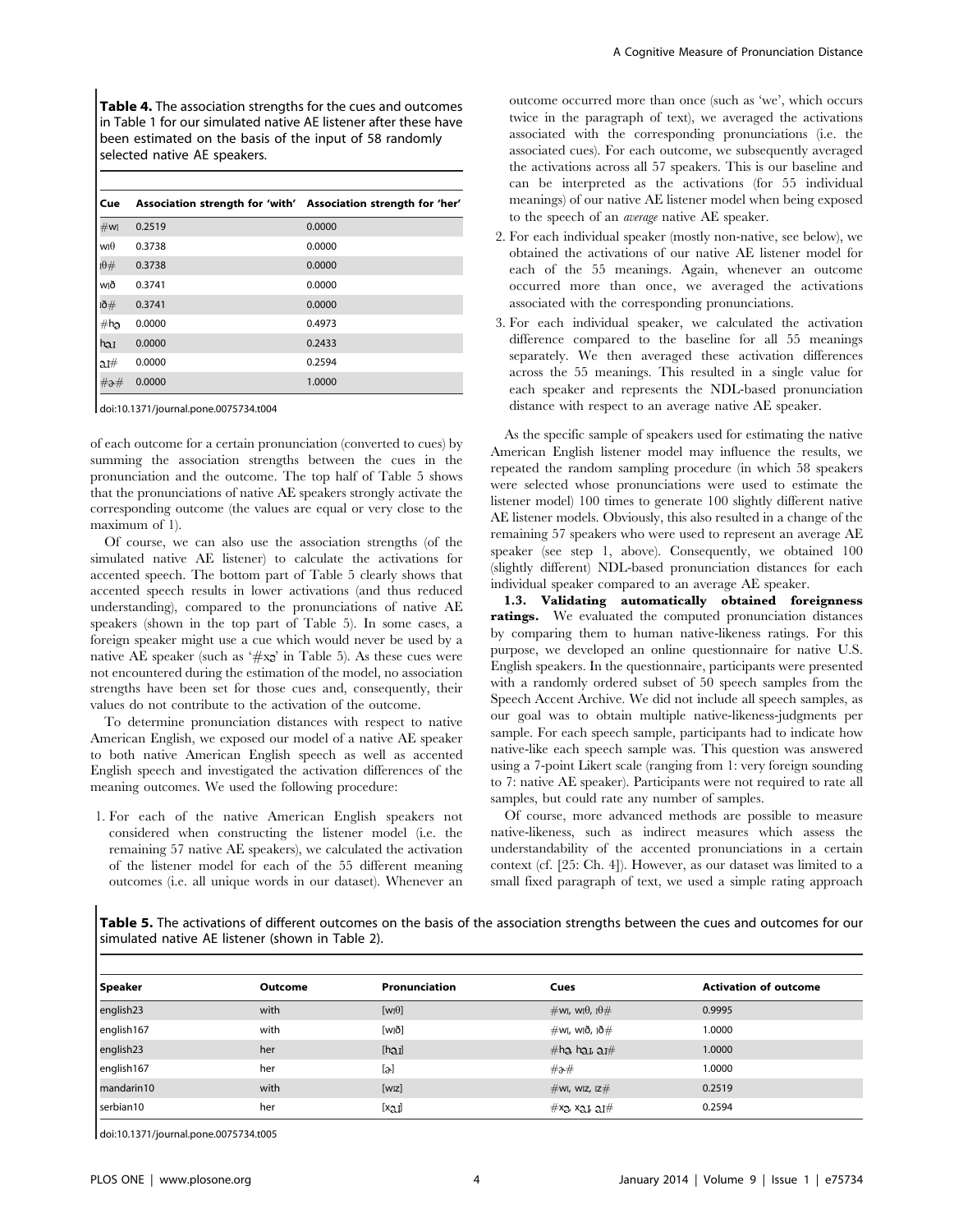which, nevertheless, resulted in consistent ratings (see results, below).

Via e-mail and social media we asked colleagues and friends to forward the online questionnaire to people they knew to be native AE speakers. In addition, the online questionnaire was advertised on Language Log by Mark Liberman. Especially that announcement led to an enormous amount of responses. As a consequence, we replaced the initial set of 50 speech samples five times with a new set to increase the number of speech samples for which we could obtain native-likeness ratings. As there was some overlap in the native AE speech samples present in each set (used to calibrate the ratings), the total number of unique samples presented for rating was 286, of which 280 were samples from speakers who were not born in the U.S.

## 2. Norwegian dialects

2.1. Material. The Norwegian dialect material is taken from the study of Gooskens and Heeringa [15], who perceptually evaluated the Levenshtein distance on the basis of IPA transcribed audio recordings of 15 Norwegian dialect speakers reading the fable ''The North Wind and the Sun'' (containing 58 unique words). The original dataset was created by Jørn Almberg and Kristian Skarbø and is available at http://www.ling.hf.ntnu.no/ nos. The transcriptions (including diacritics) were made by the same person, ensuring consistency. Perceptual distances (reported in Table 1 of [15]) were obtained by asking 15 groups of high school pupils (in the corresponding dialect areas) to rate all 15 dialectal audio samples on a scale from 1 (similar to own dialect) to 10 (not similar to own dialect). Perceptual dialect distances were then calculated by averaging these ratings per group.

2.2. Methods. Following the same procedure as described in Section 1.2, we converted the pronunciations for each of the 15 speakers in our sample to cues consisting of three sequential sound segments (diacritics were ignored, and a separate segment was added to mark word boundaries). The word frequencies were extracted from a Norwegian word frequency list (on the basis of subtitles and obtained from http://invokeit.wordpress.com/ frequency-word-lists).

To determine pronunciation distance between dialects  $D_i$  and  $D_j$ from the perspective of a listener of dialect  $D_i$ , we used the following procedure:

- 1. We estimated the NDL model (i.e. resulting in a specific weight matrix associating cues with outcomes) using the cues on the basis of the pronunciations from the speaker of dialect  $D_i$ . This model can be seen as representing an experienced listener  $(L_i)$ of dialect  $D_i$ .
- 2. We expose  $L_i$  to the cues on the basis of the pronunciations from dialect  $D_i$  and measure the activation of each of the corresponding 58 meaning outcomes. (Because we only had a single speaker in our sample for each dialect, we could not use separate pronunciations for estimating the listener model and representing the speaker.). Whenever an outcome occurred more than once (some words were repeated), we averaged the activations associated with the corresponding pronunciations (i.e. the associated cues). These activations are used as the baseline, and can be interpreted as the activations (for the 58 individual meanings) of  $L<sub>i</sub>$  when being exposed to speech of its own dialect.
- 3. We expose  $L_i$  to the cues on the basis of the pronunciations of another dialect  $D_i$  and measure the (averaged, when a word occurred more than once) activation of each of the corresponding 58 meaning outcomes.

4. For all 58 individual meaning outcomes, we calculated the difference between the activations of  $L_i$  for  $D_i$  and the baseline  $D_i$  and average these 58 differences to get a single value representing the NDL-based pronunciation distance between  $D_i$  and  $D_j$  (from the perspective of  $L_i$ ).

The above procedure is repeated for all combinations of  $D_i$  and  $D_i$  resulting in 210 NDL-based pronunciation distances (15×15, but the 15 diagonal values are excluded as they are always equal to 0). Table 6 shows these distances for a set of three Norwegian dialects. Note that the NDL-based pronunciation distances between these dialects are clearly asymmetric. The dialect of Bjugn is closer to the dialect of Bergen from the perspective of Bergen (0.545) than the dialect of Bergen is from the perspective of Bjugn (0.559).

To evaluate these distances, we correlated them with the corresponding perceptual distances (obtained from [15]).

#### Results

#### 1. Results for accented English speech

A total of 1143 native American English participants filled in the questionnaire (658 men: 57.6%, and 485 women: 42.4%). Participants were born all over the United States, with the exception of the state of Nevada. Most people came from California (151: 13.2%), New York (115: 10.1%), Massachusetts (68: 5.9%), Ohio (66: 5.8%), Illinois (64: 5.6%), Texas (55: 4.8%), and Pennsylvania (54: 4.7%). The average age of the participants was 36.2 years (SD: 13.9) and every participant rated on average 41 samples (SD: 14.0). Every sample was rated by at least 50 participants and the judgments were consistent (Cronbach's alpha: 0.853).

To determine how well our NDL-based pronunciation distances on the basis of trigram cues matched the native-likeness ratings, we calculated the Pearson correlation  $r$  between the averaged ratings and the NDL-based pronunciation distances for the 286 speakers. Since we had 100 sets of NDL-based pronunciation distances (based on 100 different random samplings of the native American English speakers used to estimate the model), we averaged the corresponding correlation coefficients, yielding an average correlation of  $r = -0.72$  ( $p < 0.001$ ). Note that the direction of the correlations is negative as the participants indicated how native-like each sample was, while the NDL-based pronunciation distance indicates how foreign a sample is. As a scatter plot clearly revealed a logarithmic relationship (see Figure 1), we log-transformed the NDL-based pronunciation distances, increasing the correlation to  $r = -0.80$  ( $p < 0.001$ ). The logarithmic relationship suggests that people are relatively sensitive to small differences in pronunciation in judging native-likeness, but as soon as the differences have reached a certain magnitude (i.e. in our case an NDL-based pronunciation distance of about 0.2) they hardly distinguish them anymore. The sensitivity to small differences is also illustrated by

## Table 6. Part of the NDL-based Norwegian dialect pronunciation distances.

|        | Bergen | Bjugn | Bodø  |
|--------|--------|-------|-------|
| Bergen | X      | 0.545 | 0.584 |
| Bjugn  | 0.559  | Х     | 0.319 |
| Bodø   | 0.574  | 0.314 | X     |

doi:10.1371/journal.pone.0075734.t006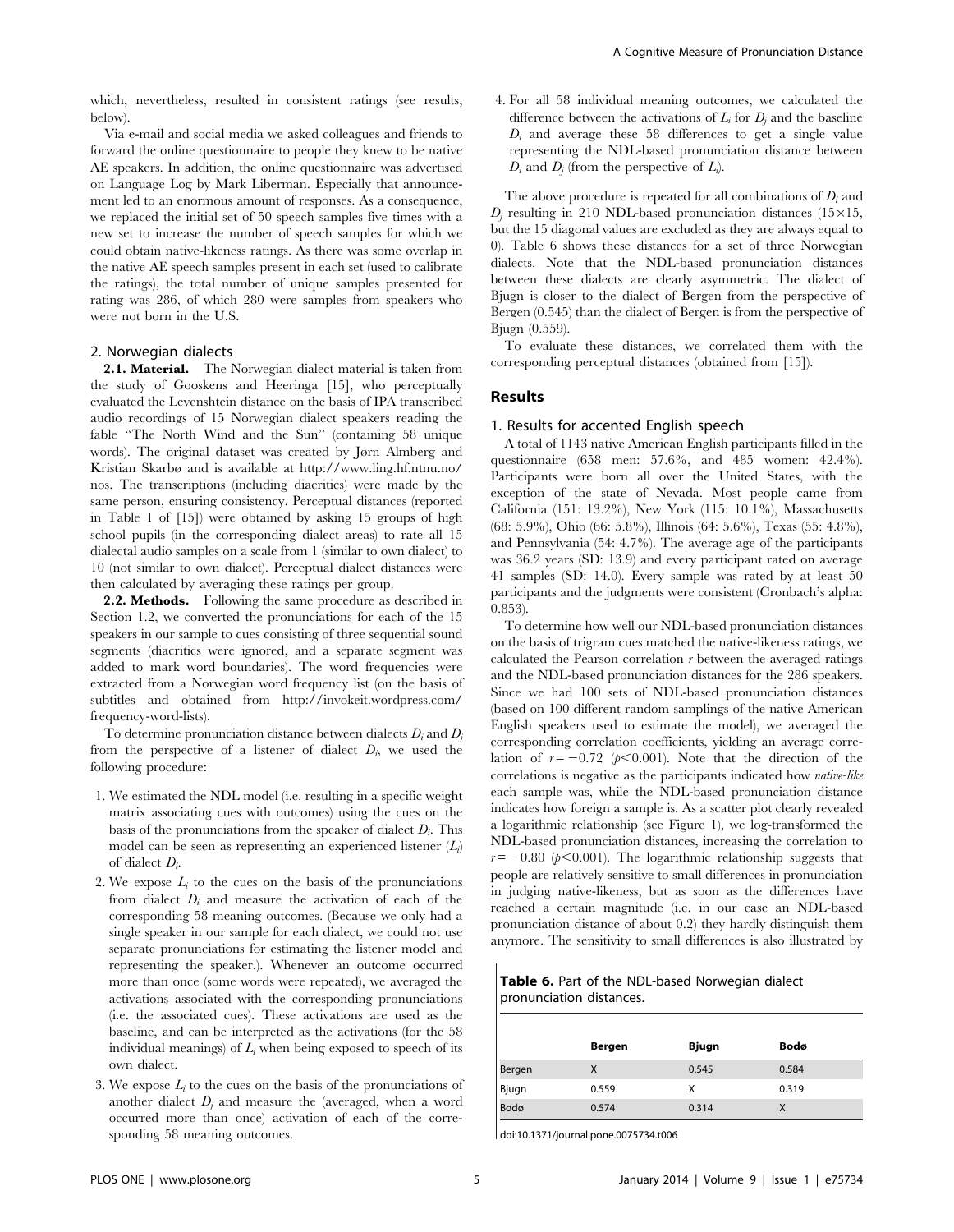the (slight) increase in performance when trigram cues are used which incorporate diacritics. In that case, the correlation strength increases to  $r = -0.75$  ( $r = -0.82$  for the log-transformed NDLbased pronunciation distances). These results are comparable with the performance of the Levenshtein distance when applied to this dataset ( $r = -0.81$ ,  $p < 0.001$  for the log-transformed Levenshtein distance; unpublished data). In fact, the Levenshtein distances and the NDL-based pronunciation distances also correlate highly,  $r = 0.89$  ( $p < 0.001$ ).

We should note that this correlation is close to how well individual raters agree with the average native-likeness ratings (on average:  $r = .84$ ,  $p < .0001$ ). Consequently, the NDL-based method is almost as good as a human rater, despite ignoring suprasegmental pronunciation differences (such as intonation).

Figure 1 also shows that pronunciations which are perceived as native (i.e. having a rating very close to 7), may correspond to NDL-based pronunciation distances greater than 0. In this case, the NDL-based method classifies certain native-like features as being non-native. This may be caused by our relatively small sample of only 58 speakers whose pronunciations were used to model the native AE listener. Real listeners have much more experience with their native language, and therefore can more reliably distinguish native-like from foreign cues.

The aforementioned results are all based on using trigram cues. When using unigram cues instead, the correlation between the perceptual native-likeness ratings and the NDL-based pronunciation distances dropped to  $r = -0.54$  (log-transformed:  $r = -0.57$ ). When using bigram cues, the performance was almost on par with using trigram cues ( $r = -0.69$ , log-transformed:  $r = -0.79$ ). Using unigram and/or bigram cues together with trigram cues did not affect performance, as these simpler cues are not discriminative in the presence of trigram cues.

#### 2. Results for Norwegian dialects

The correlation between the NDL-based pronunciation distances and the perceptual distances was  $r = 0.68$  ( $p < 0.001$ ), which is comparable to the correlation Gooskens and Heeringa [15] reported on the basis of the Levenshtein distance (i.e.  $r = 0.67$ ). Similar to the first study, log-transforming the NDL-based



NDL-based pronunciation distances

Figure 1. Logarithmic relationship between NDL-based pronunciation distances and perceptual distances. doi:10.1371/journal.pone.0075734.g001

pronunciation distances increased the correlation strength to  $r = 0.72$  ( $p < 0.001$ ). In line with the results for the accent data, the Levenshtein distances and the NDL-based pronunciation distances correlate highly,  $r = 0.89$  ( $p < 0.001$ ).

The aforementioned results are all based on using trigram cues. Using unigram cues instead of trigram cues severely reduced performance  $(r=0.10, \text{log-transformed: } r=0.31)$ , whereas using bigram cues was almost as good as using trigram cues  $(r=0.67)$ , log-transformed:  $r = 0.71$ ). Similar as before, adding unigram and/ or bigram cues to the trigram cues did not really improve performance. In contrast to the accent data, incorporating diacritics in the cues also did not help; the correlation then dropped to  $r = 0.65$  (log-transformed:  $r = 0.66$ ). This is likely caused by the relatively small dataset.

#### Discussion

In the present paper we have shown that pronunciation distances derived from naive discriminative learning match perceptual accent and dialect distances quite well. While the results were on par with those on the basis of the Levenshtein distance, the advantage of the present approach is that it is grounded in cognitive theory of comprehension based on fundamental principles of human discrimination learning. Furthermore, the Levenshtein distance is theoretically less suitable for modeling the degrees of difference in the perception of non-local and non-native speech because it is a true distance, i.e. always symmetric, while perceptions of similarity may also be asymmetric [15]. The NDL-based approach naturally generates asymmetrical distances.

We noted above that the task of recognizing words based on phonetic cues is essentially a comprehensibility task. A second contribution of the present paper is therefore to demonstrate that models constructed to comprehend local speech automatically assign scores of non-nativeness (or of non-localness among dialects) in a way that models native speakers judgments.

One may wonder why the NDL-based method only slightly improved upon the results of the Levenshtein distance for the Norwegian dataset, especially since that dataset is characterized by asymmetric perceptual distances. We note here that the 15 NDL models (one for each listener) are only based on the pronunciation of a single speaker. Consequently, it does not take into account the variation within each dialect (taken into account by listeners living in the dialect area), which would have allowed for more precise estimates of the association weights. A general limitation is that Gooskens and Heeringa [15] already indicated that intonation is one of the most important characteristics in Norwegian dialects, and no such cues have been used here (as these were not available to us), thereby limiting the ability to detect relevant asymmetries. Nerbonne and Heeringa ([28]: 563–564), on the other hand, speculate that there is a limit to the accuracy of validating pronunciation difference measures on the basis of aggregate judgments of varietal distance. If one supposes that poorer measures are noisier – but not more biased – than better ones, then the noise will simply be eliminated in examining large aggregates. If this is right, we cannot expect to change mean differences by adopting more accurate measurements. They suggest that improved validation will therefore have to focus on smaller units such as individual words.

While we have not explored this in the present paper, another important advantage of the NDL approach is that cues are not only restricted to phonetic segments. Cues with respect to pronunciation speed or other acoustic characteristics (such as intonation) can be readily integrated in an NDL model (e.g.,